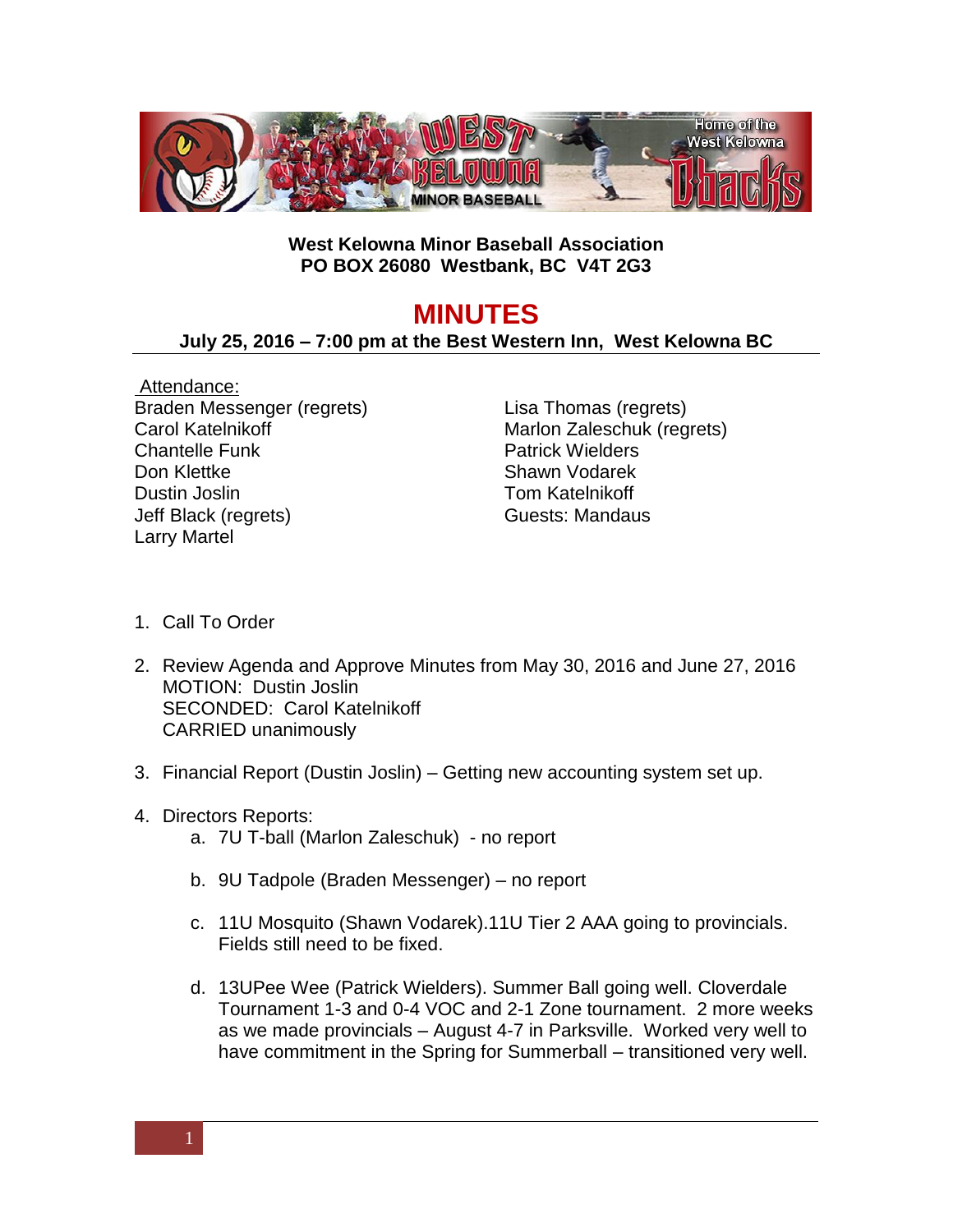- e. 15U Bantam (Carol Katelnikoff) 15U A had the players but were not able to get a coach so didn't have a team. Will continue with a single season league in 15U AA and 15U AAA. Playoffs – West Kelowna won the playoffs this year!
- f. 18U Midget (Tom for Larry Martel) 18U AAA won the VOC division this year again! Heading into our provincial playoffs (Ridge meadows) this weekend. Winner of the best of 3 goes on to another tournament in White Rock.
- g. Uniform (vacant) Carol: most uniforms have come back (Mosquito and Pee Wee). Bantam and Midget have kept their uniforms this year.
- h. Equipment (Patrick Wielders) Everything has been purchased that was budgeted for. We purchased a lot of much needed one-time items (bats, bases for all the fields). Next year will buy receivers and cake pans to hold the bases in place. Will do one extra purchase of baseballs – 65cc for pee wee and mosquito and 85cc for midget and bantam.

On the wish list for the City – we are losing so many balls over the field on Daroche – would like to have netting along the fence by the road.

Once the season is completely over, will match up invoices that everyone has purchased. Is a constant job educating coaches and keeping the equipment shed clean. No one has asked for any purchases for Provincials? Answer – no, all good.

- i. Head Coach (Tom Katelnikoff) Goal is to improve quality of coaching for West Kelowna players and believe we are accomplishing this and creating competitive teams. And are growing our association. Comments on Coaches should be emailed directly to Tom. Possibly take our AGM to acknowledge some of our outstanding coaches.
- j. Umpire in Chief (Don Klettke) Had an early conversation with Darcy and he is handling everything. Good feedback from coaches for quality of umpires this year.
- k. Concession (Carol Katelnikoff) Has been a good year and will have higher profits this year. We saved money this year – shop in Penticton vs GFS. VOC profit was down as the weather was cooler this year. Our concession still have a deep fryer as the Kelowna concession's no longer carry this equipment so visiting teams enjoy this. This weekend (provincials) is the last weekend until September.